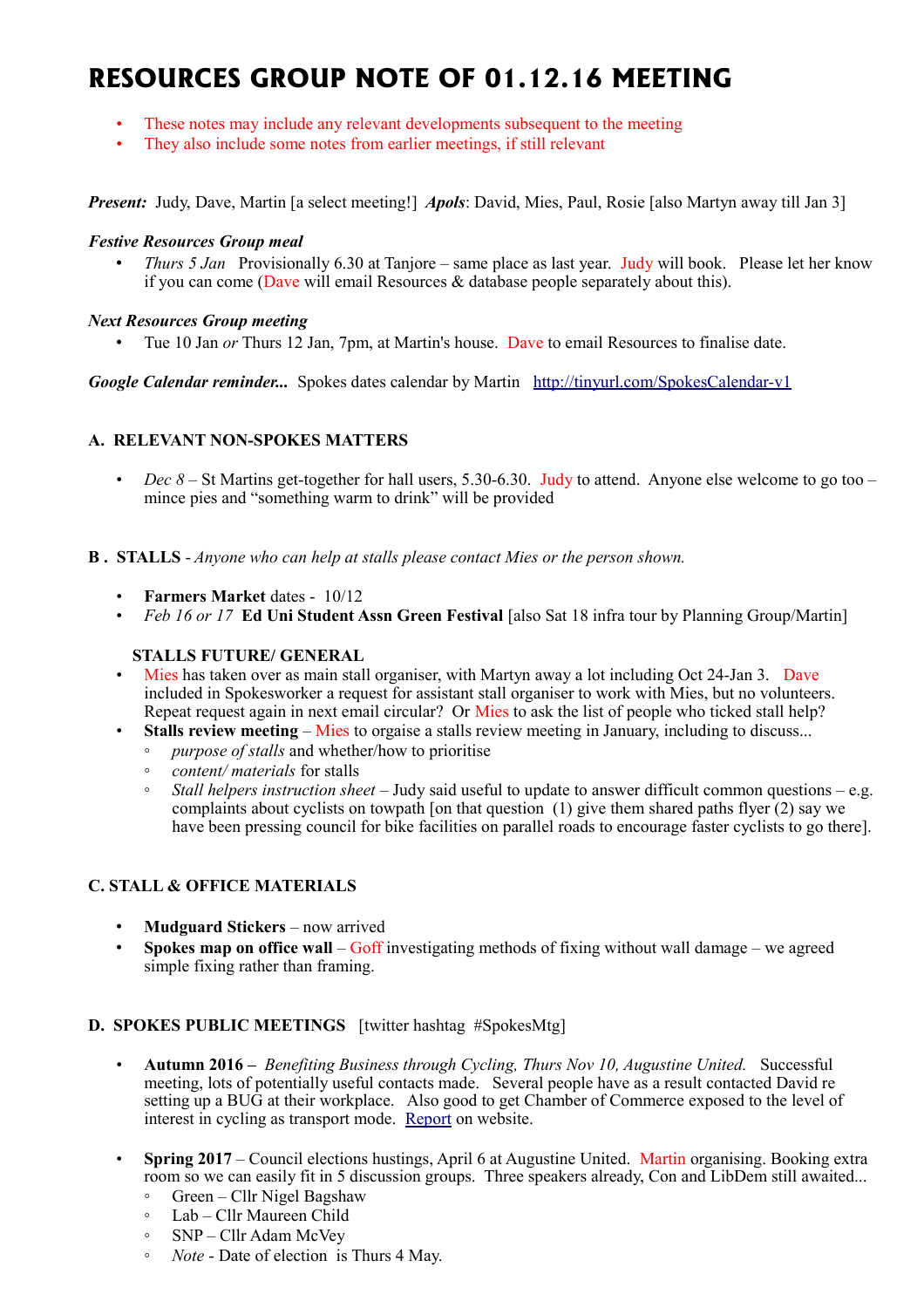# • **Possible future topics -**

- *June meeting* probably policies of the new council
- *Any meeting* [suggested by Ian] Cycling for all ages & abilities. e.g. speakers from a school, from Ageing Well, from ABC (all-abilities) and a relevant senior councillor.

# **E. SPOKES MAPS**

- **Shop/ bulk sales** Peter Hawkins has taken over from Ian Maxwell.
- Edinburgh edition on **new base map** (XYZ) to allow electronic version no likelihood any time soon.
- 3rd **Glasgow edition** was paid for by the council, 12500 copies, and is available free (on ordinary paper). We have now discovered that Glasgow Council will post out copies free on request, so Dave has put this on our website maps page, and Council is to send us a small supply (more can be requested). Development of an electronic version and a paid-for printed water/tear-resistant version is currently on hold as Ian is very short of time.
- **Old Glasgow paper maps**. We can't really sell these given the above. Judy to find out how many are left. Probably to be pulped (unless we can identify a company who take old maps to make into products).
- **Longer term spokes maps future** unclear as Ian very busy at work and Tim unsure about doing future maps. On the other hand, David Gardiner has come in and done a lot on the reverse of the new Edinburgh map. May be a meeting of the maps group to discuss  $-\overline{D}$  bave to contact maps group.
- **Employer initiative** Grant of £2500 towards map obtained from Edinburgh Council, in exchange for which we promised copies for the Council (for schools or employers) and that we would run an employer initiative. David liaising with Judith on this. 50 flat copies now delivered to Council (probably will to be pinned up in all schools); and employer bulk offer has now been included in a Council sustainability newsletter to employers, notifying of our bulk prices – orders to the maps@.. address, handled by Peter. If no or few orders result we could email Chamber of Commerce, Essential Ed and FSB to see if they would include the notice in newsletters to their members.
- **Surplus existing Ed maps A**pprox 400-500 remaining copies need to find a good use for them without jeopardising sales of the new map. Offer to schools for use in classes [now on website.](http://www.spokes.org.uk/spokes-maps/9th-edition-edinburgh-maps-schools-offer/) Mies is main organiser, with Martin helping delivery – but hope can mainly deliver mainly c/o Council. Dave has tweeted the offer to all schools for which he has addresses (about 15 each primary & secondary). Unlike with our Midlothian surplus, there was not much takeup from the tweet. Mies to contact other schools by email and/or via council (Mark Symonds?). So far, only two lots of 20 supplied? Mies to keep a note of what recipients say they will be used for. Judy to get the maps to the office from store and from Tim.

# **F. SUMMER COMPETITION 2017**

• Agreed Judy suggestion, *Simple cycling improvements* - simple improvements, by Council or others, at low cost, to improve existing everyday journeys and/or encourage more people to cycle.

# **G. TRAFFIC COUNT**

• Barbara organised for Tues 15 November. [Report](http://www.spokes.org.uk/2016/11/traffic-count-highest-ever-november-bike/) on website including some new photos.

# **H. MOTORIST AWARENESS CAMPAIGN – 'BIKE ALERT'**

- *Video & leaflet at [www.spokes.org.uk/videos](http://www.spokes.org.uk/videos)*. In total ~3000 leaflets used at schools events, 2000 in mailout; 5000 remaining.
- *Other uses* driving schools, car hire offices, police rehab, etc, etc, being discussed by Martin & Mies. Mies looking out previous database of such addresses [but now rather old] and Martin to take leaflets round to a few such bodies to get a feeling for likely levels of interest/non-interest. Wary of offering to provide speakers unless we can find a panel of a few potential speakers, e.g. from the schools event volunteers.
- Possible article about the Schools events/ Bike Alert project etc for website Martin & Mies to do a draft.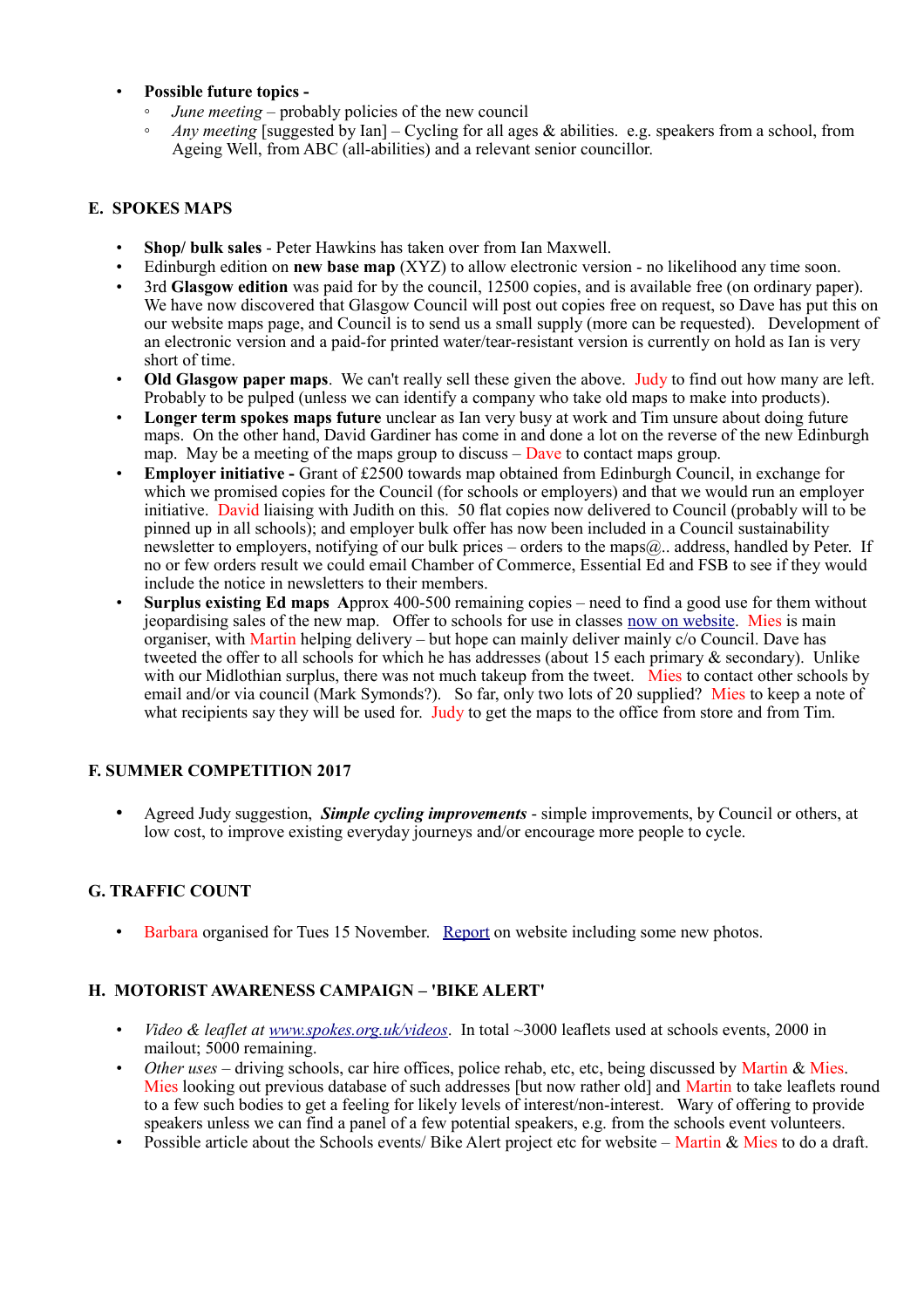# **J. SAFETY GROUP**

- Martin considering setting up a Safety group, now that a good number of Spokes members have been involved at the 6<sup>th</sup> former sessions and interested in some continuing involvement. Major aims would be to promote safer cycling in a positive way, not making cycling look dangerous, and trying to influence council, police, etc, to use similar approach. The group could also get involved with police / streets ahead initiatives, working with Resources on stall staffing and other overlapping matters.
- Ben Bate (Spokes presumed liability person), Donald Urquhart (Cycling UK) and Brenda Mitchell (Cycle Law Scotland + Roadshare Presumed Liability campaign), Bruce Whitehead (journalist and activist) interested in a group.
- Martin has emailed CEC Road Safety Team (Allan Hoad, Caroline Warhurst from Edinburgh Police's contact), Police Scotland (Edinburgh - Dominic Doyle (PC?) who went to West Midlands to look at their Safe Passing initiative) and Living Streets (Stuart Hay) to talk about their activities and how we might work together. No replies yet? *For reference* – the officer (Inspector?) responsible Scotland-wide for vulnerable road users is Vinnie Fisher.
- Martin went to one of the [Edinburgh Uni / police "Be Bright, Be Seen" events](http://www.ed.ac.uk/transport/news/be-bright-be-seen-and-what-cyclist) to get a feeling for them (no stalls). Streets Ahead (CEC road safety project) also involved. Lots of free lights were given out – many new students don't realise how dark it can be apparently! We agreed it is vital for cyclists to be aware of road dangers, but need to avoid suggesting cycling is particularly dangerous, and also need to tackle the source of the problem not just the victims. Martyn had done stalls last year and thought it worthwhile.
- Hi-Viz discussion ... it seems a common-sense precaution but evidence is remarkably thin [e.g. [West](https://trafficwmp.wordpress.com/)  [Midlands police blog\]](https://trafficwmp.wordpress.com/) so must not be promoted in a way that makes cyclists over-confident of being seen.
- *CEC Streets Ahead* Martin trying to find out why we are not invited to participate in Streets Ahead planning meetings (Mies used to attend). Mies thinks similar meetings with outside representation may no longer happen at all because 2 key enthusiastic personnel left (Steven Murrell & ?police person).
- Martin met someone interested in starting a campaigning ('spokes'?) group at Ed Uni. Dave to send Martin a scan of previous 'UniSpokes' – 1979!!
- [later thought] Another possible project that could be considered by such a group would be Bill Neilson's suggested project – identification of traffic offences [Resources Gp notes of 6.11.13].

#### **K. 40TH ANNIVERSARY - 2017**

- Mies, Martin, Rosie, Martyn to form a subgroup to develop & progress ideas. Anything involving a lot of work should only be done if to be seen by lots of people, to be worthwhile effort. Suggestions...
	- **Scottish Parliament reception** suggested by Ian M. Would be great but could be a lot of organising, to get displays, invite relevant people, etc. Need to ask well in advance via a supportive MSP – Alison Johnstone MSP the obvious one now that Sarah Boyack is not there. Martin to discuss this with Ian. Dave to ask Alison Johnstone provisionally if it might be possible.
	- $\degree$  Or **Council reception** as for previous anniversary  $25<sup>th</sup>$ ? 30<sup>th</sup>? Must ask well before, via councillor.
	- **Exhibition** as we had for ?25th anniversary, touring Edinburgh libraries and other public outlets. A lot of work, but seen by many people. Mies was involved in previous exhibition, with Euan Renton.
	- **Public meeting** celebrating the history. Could be one of our regular public meetings, or additional. Martin was involved in an anniversary meeting in Bristol, but a lot of work for relatively small number of people, 25ish. If we have an exhibition it could also be displayed at a public meeting.
	- **Minimal effort option** Just have a pub evening, booking a pub room possibly combine with AGM.
	- **Video documentary** of Spokes history/ achievements/ lessons Rosie to investigate college/uni student project possibilities.

#### *Discussion ended here at Dec 1 meeting.*

#### **L. SUPERMARKETS PROJECT**

- Postponed meantime. Offer from Joe Taylor, who works for Cockburn, to get involved invite him next time we discuss this? Dave to contact Iain re whether he would like to pass this on.
- Iain had circulated email with 2nd version of draft good practice guide some time ago. Once we are closer to being ready to use it and reasonably happy with the content we'll ask David Gardiner or Tim if they have time to do a professional layout.